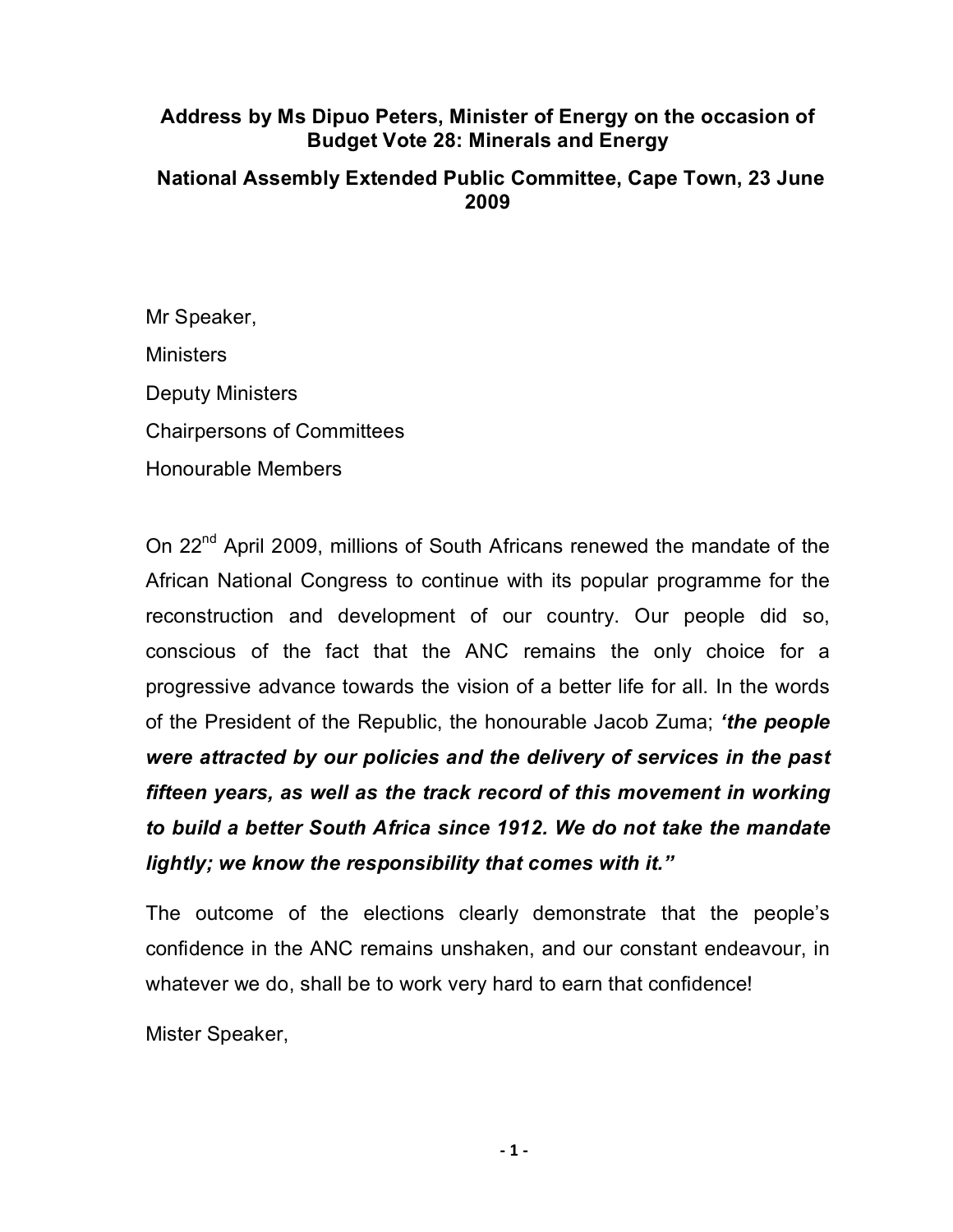Members will recall the challenges we faced in the energy sector which manifested themselves in the form of liquid fuels shortages in 2005 and electricity supply disruptions.

In addition, there is now a greater need to be responsive to the climate change imperatives as we embark on the biggest energy infrastructure investment programme the country has ever seen. In recognition of these challenges, it was a prudent response by the President of the Republic to separate Energy and Mineral Resources so as to allow greater focus on the energy challenges. Furthermore the outcomes of the 52<sup>nd</sup> National Conference of the ruling party provide a clear and unambiguous framework for our interventions in the energy sector. Amongst others, Polokwane directed that we should *"ensure a security of supply of energy resources, and pursuing an energy mix that includes clean and renewable resources to meet the needs of our fast growing economy without compromising our commitment to sustainable development."*

This work must include escalating our efforts towards a greater contribution of renewable energy sources, including solar and wind power, as well as harnessing the hydroelectric potential of the SADC Region. These must be accompanied by a clear programme of incentives for investment, as well as the development of the requisite human resource capacity to take full advantage of the opportunities presented due to the growth in this sector.

We are further charged to rapidly move towards an energy efficient economy by mobilizing the collective participation of communities, the public and private sectors to realise energy savings, and further to actively work towards integrating our efforts with regards to energy planning with the science and technology agenda, transport policy and the evolving industrial policy.

**‐ 2 ‐**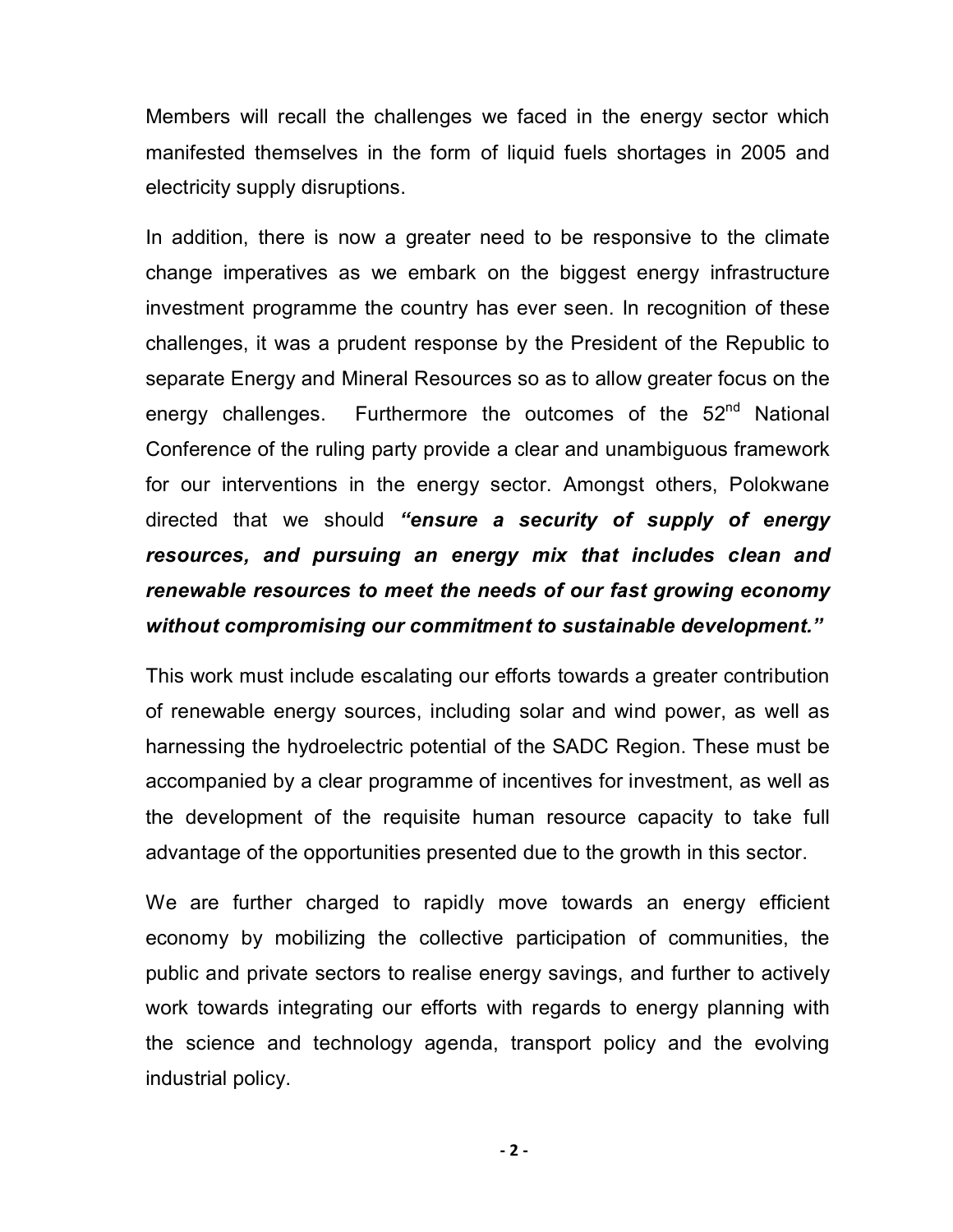The delivery of this address comes during a period in history when this country and the rest of the world are facing a set of challenges far greater than any we have seen in generations. Our economy is in recession after more than 48 quarters of successive positive economic growth; our families are struggling with rising costs and falling incomes.

South Africa's liquid fuel energy needs depend, largely, on the product produced in the crude oil refineries owned by international oil companies. South Africa's healthy economic growth has resulted in the capacities of these refineries being exceeded and the country now has to rely on imported finished product to meet its liquid energy requirements.

Future growth forecasts indicate that, without increased local refining capability, South Africa will be importing up to 20% of its total refined fuels by 2015 and doubling that by 2025. That is not the road to independent, self-sustaining nationhood.

Government is concerned about having our fuels security of supply dependent on imports, with none of the local refineries having indicated expansion plans. Therefore, in line with our previously announced Energy Security Master Plan, we support the proposal of PetroSA, our national oil company, to build a mega crude refinery at Coega (Ngqurha) in the Eastern Cape.

Known as Project Mthombo, this modern world-class refinery will provide the lowest-cost refined products sufficient to cater for the country's shortfall needs until 2030. Importantly, Mthombo will enable the economic introduction of globally competitive clean fuels, ensuring that South Africa meets new, best-practice standards that improve our environment and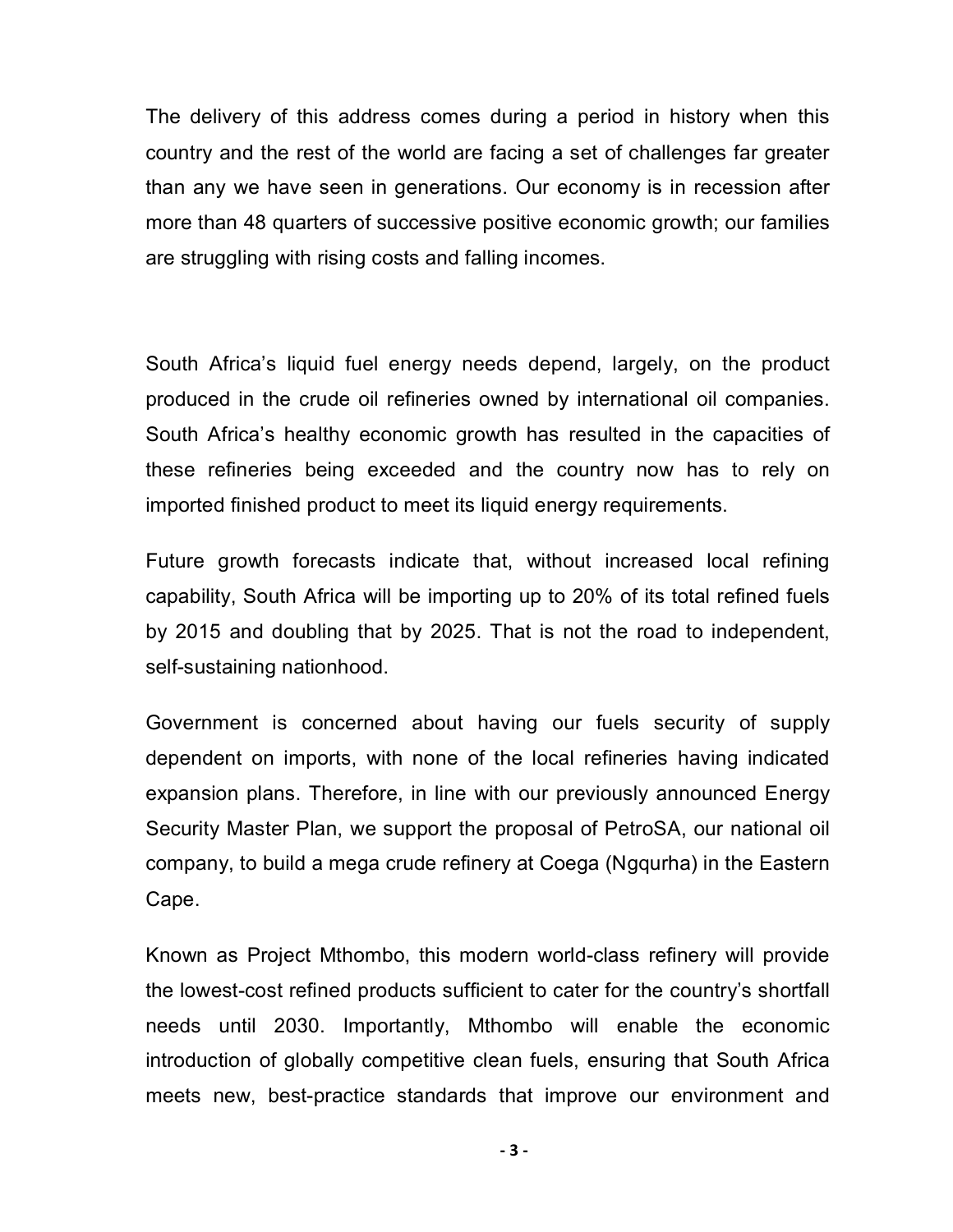contribute towards maintaining the competitiveness of our vehicle manufacturing industry.

The new refinery project will have a major positive impact on Government's stated objectives of skills training and transfer, creating thousands of jobs associated with supporting and operating this mega refinery. The project will further:

- attract much needed foreign direct investment,
- · generate a significant and sustainable improvement in the economy of the Eastern Cape, and;
- · provide considerable prospects for BBBEE and SMME participation .

In addition to this, being a coastal facility with export capability, the opportunity to secure international partnerships is self evident.

Our National Strategic Fuel Stocks Policy is one of the most important aspects of the implementation of the Energy Security Master Plan, which is specifically designed to ensure continuity during fuel supply disruptions.

The aim of this policy is to outline a framework for the storage of fuel stocks by the government as well as industry in order to guide the necessary investment decisions and to improve security of supply for the liquid fuels sector.

The national strategic fuel stocks policy will be revised to include the holding of commercial stocks as well as emergency stocks.

Since assuming this position of responsibility, I have come to appreciate the need and value of coordination and integration within the energy sector. We need to do more to enhance the coordination within the sector, develop a shared vision and integrate our various energy planning efforts. In

**‐ 4 ‐**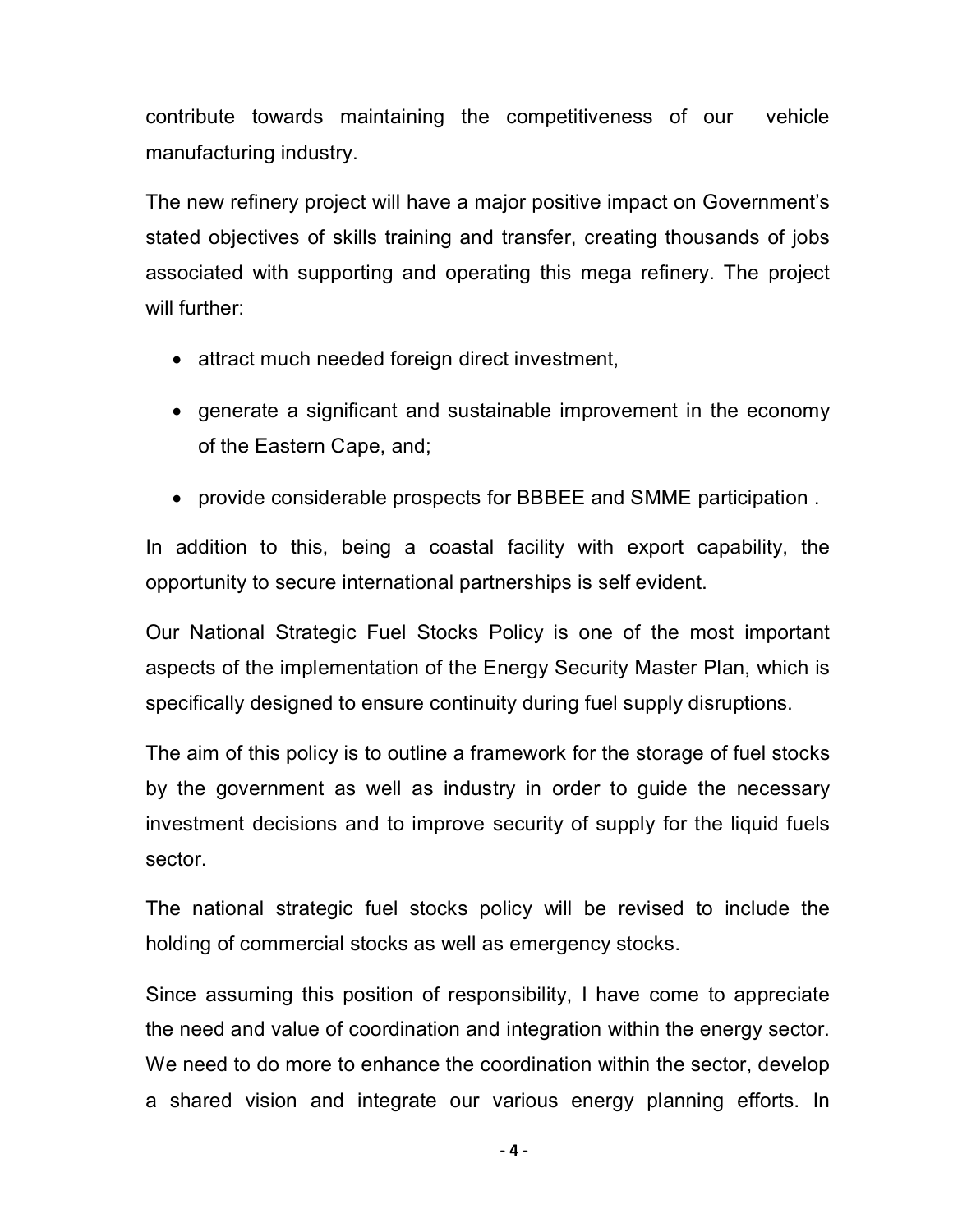pursuance of this, we will spend considerable effort and time on the development of an Integrated Energy Plan. This would inevitably entail an intensive process of stakeholder engagement and consultation over the coming period.

I have recently approved regulations which will make it possible to use payment cards to purchase petrol and diesel at fuel retail service stations. This is a major milestone for us as we move to modernize our petroleum industry and to reduce the risk associated with large quantities of cash at service stations.

It was agreed, in 2006 that the South African fuel specifications and standards would have to be revised.

The new fuel specifications and standards will assist in ensuring that the South African economy benefits from the latest engine technologies, which in the main are more fuel efficient.

The new specifications will also reduce the maximum allowable amounts of benzene in fuel thereby contributing to a reduction of this known carcinogen in the atmosphere, and the protection of workers against the fumes from benzene.

We will work with the departments of Environmental and Water Affairs, Transport and Trade and Industry to ensure that the roadmap for the new fuel standards and specifications is developed and that the stakeholder engagement process is completed by June 2010. The new fuel specifications will then be promulgated to enable companies to make investment decisions in line with recommended specifications.

As you are aware, the prices of petrol, diesel and paraffin are currently regulated and benchmarked according to the international pricing system

**‐ 5 ‐**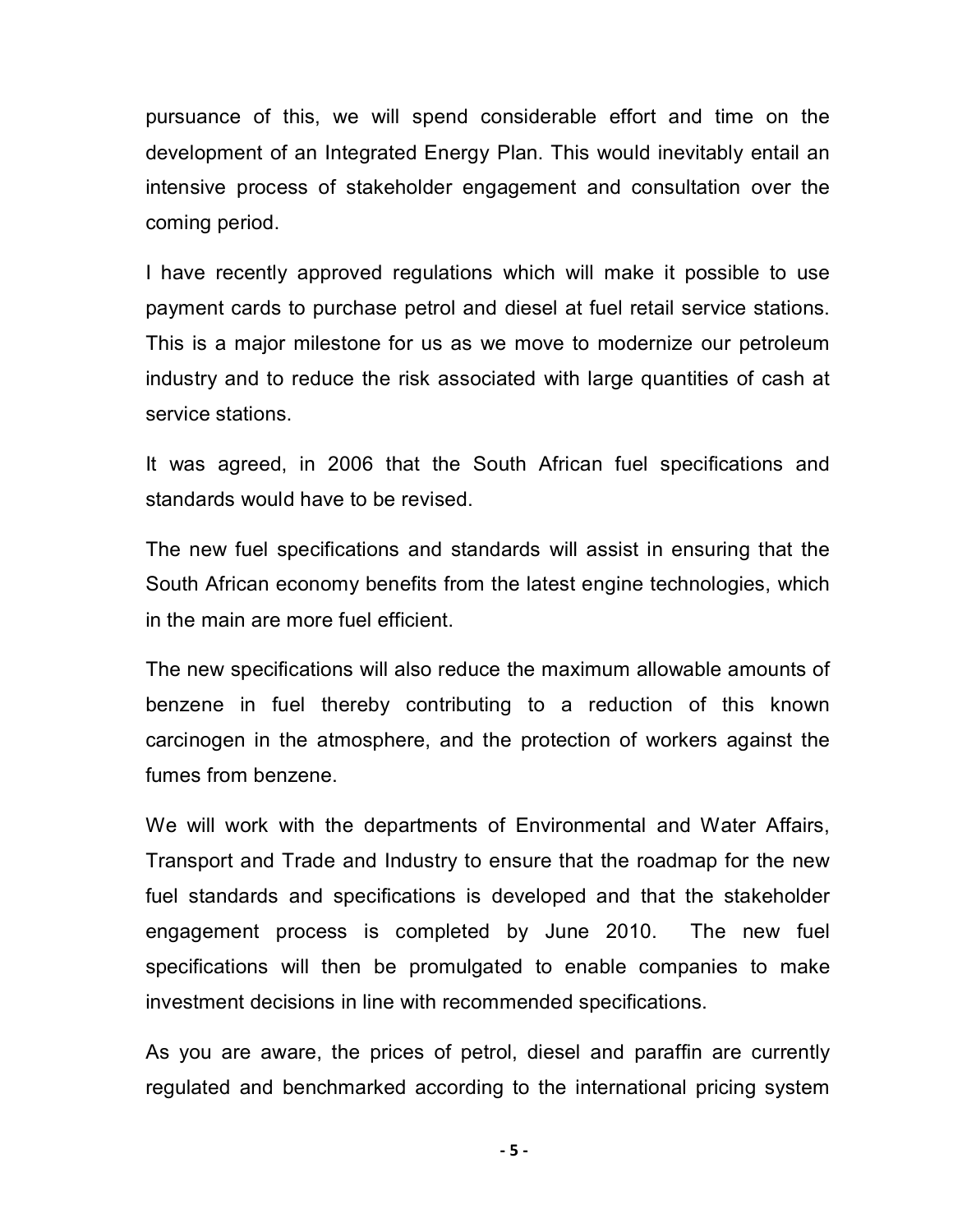and this is expected to remain so in the medium term. In order to give more certainty, I would like to indicate that I do not intend to start any form of deregulation of the liquid fuels industry in the next 5 years.

However, we will monitor, on an ongoing basis, the international developments of the liquid fuel sector and continuously evaluate the appropriateness of the pricing framework.

With rising and volatile oil and liquid fuel prices Government will, in conjunction with relevant stakeholders, extend the energy saving campaign to cover transport fuels.

This year we will establish South African National Energy Development Institute to conduct energy research and development as well as implement, more aggressively, energy efficiency and renewable energy programmes on behalf of Government.

Next year will mark 10 years since the inception of the Liquid Fuels Charter. We will, during the course of this year, initiate a process of reviewing the progress made in the last 9 years. Initial indications are that the industry still has a lot of work to do if they are to meet their obligations as stated in the Liquid Fuels Charter. I will be intensively engaging the liquid fuels industry in order to ensure that we assist them in complying with the law as the Liquid Fuels Charter is now part of the Petroleum Products Amendment Act.

### **Honourable Speaker,**

We will continuously work on finding safer ways to use nuclear power and store nuclear waste. I want to state categorically that there can be no future for expanded nuclear usage without simultaneously addressing four key issues:

**‐ 6 ‐**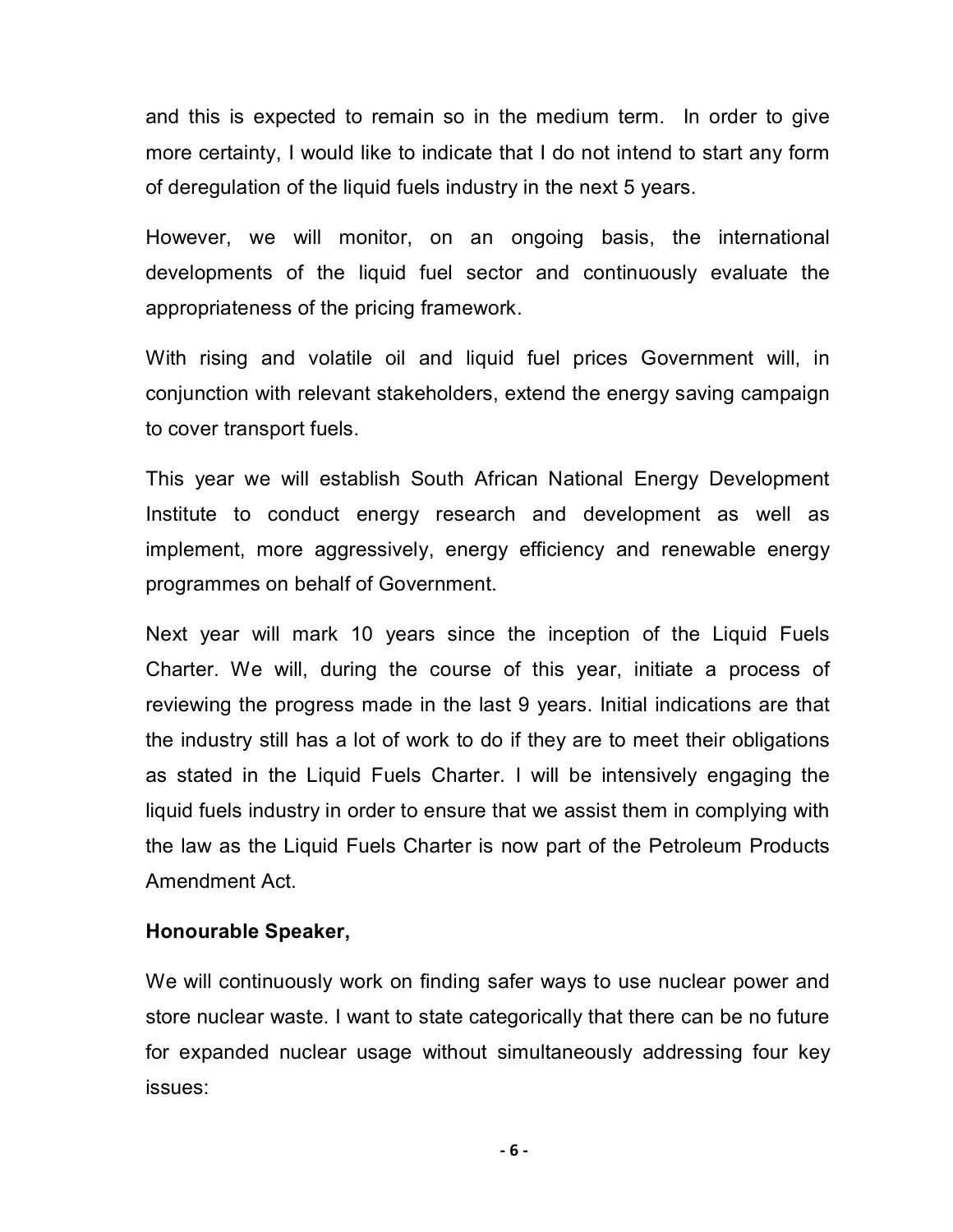- the public's right to know,
- security of nuclear fuel supply,
- · waste management, and;
- nuclear security and non proliferation.

Accordingly, we are pressing ahead with the implementation of the Waste Management Policy and Strategy and will, during this calendar year, establish the National Radioactive Waste Disposal Institute in order to manage and regulate radioactive waste material in accordance with international standards to ensure the protection of people, property and the environment. We will implement our nuclear energy policy that seeks to firmly place nuclear energy as one of the solutions to mitigate against greenhouse gas emissions. In line with our non – proliferation initiatives, NECSA will complete the conversion of the SAFARI reactor from using Highly Enriched Uranium to Low Enriched Uranium.

As part of the diversification of energy sources government plans to expand the use of nuclear energy for electricity generation.

Our work in this regard will include intensified engagement within the government system and outside, in order to ensure that we take emphatic decisions with regard to ESKOM's nuclear build programme.

Honourable Members, we must be the generation that leaves to our children the legacy of a planet that is not in decline. We need to leave them a world that is clean, safe and prosperous. Accordingly, clean energy will be one of the key components of our energy mix during the next five years.

In this regard, I intend, in the next few weeks, to pronounce on the energy mix going forward, particularly with regard to the role and responsibilities of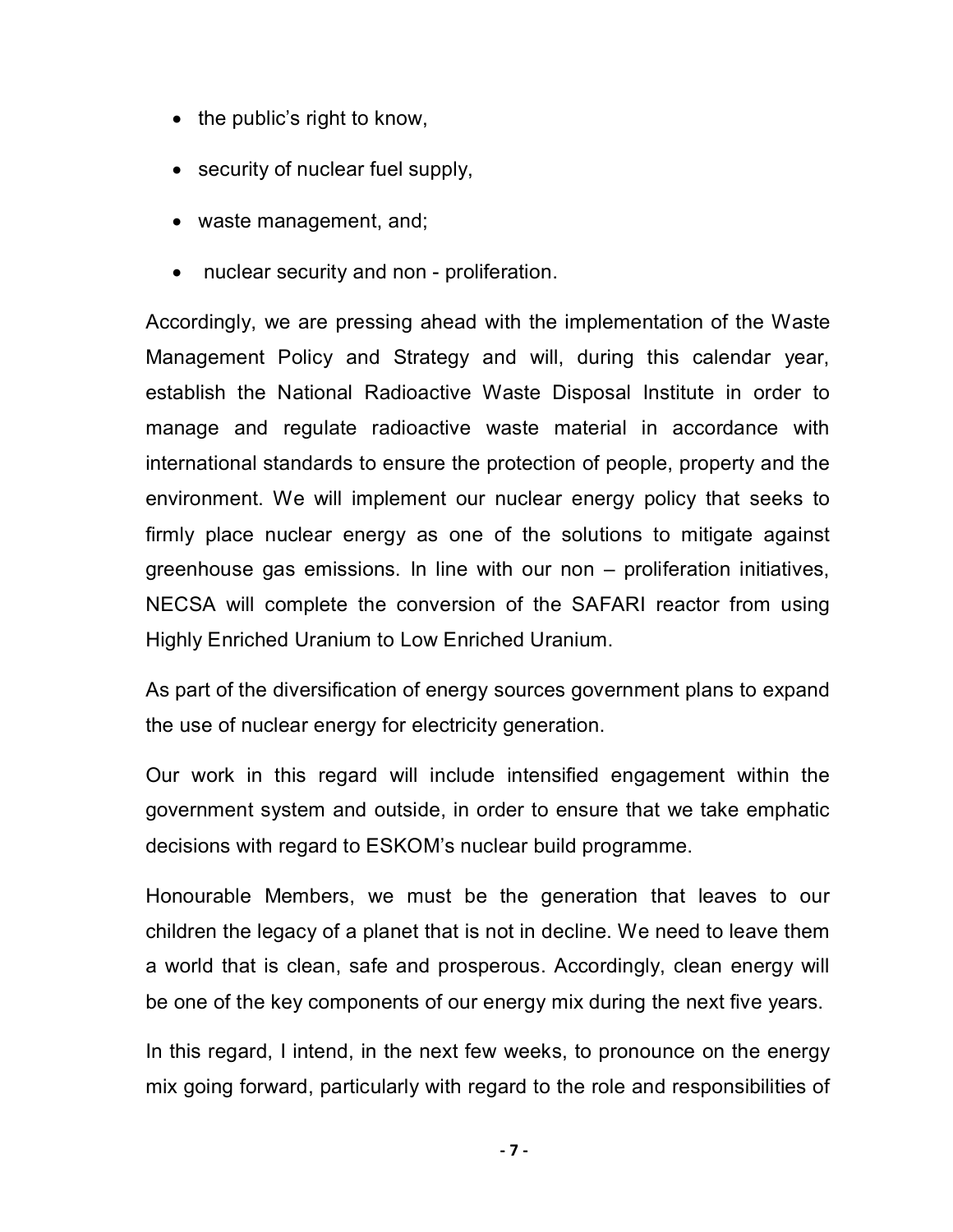Eskom in relation to the Independent Power Producers. As you are already aware, NERSA has promulgated renewable energy feed-in tariffs for a number of clean energy technologies.

This is an opportunity not only to meet our policy objectives in the clean energy space such as the 10 000GWh by 2013, but also to open opportunities for rural and local economic development where the biggest need for employment and infrastructure development is located. This tallies very well with the priorities outlined in the ANC electoral platform.

The feed – in tariffs will enable greater use of Solar Water Heating, Wind Energy as well as Mini hydro schemes. The Department will ensure that one million solar water heaters are installed in households and commercial buildings over a period of five years. This major programme has the potential to create up to one hundred thousand jobs across the value chain that will include manufacturing, installation and maintenance.

We will be engaging with the Clinton Foundation, whose objective is climate change mitigation, for the development of an Industrial Energy Park concept, focussing on concentrated solar power. In addition, we intend to ensure that, through independent power producers, 400 MW of wind power is commissioned in the next three years.

We are aware that our country is literally festooned with a variety of initiatives particularly in the field of solar energy.

These initiatives require a coordinated response. During the course of this year, we shall be convening a conference of all stakeholders organised in this industry so that, together, we develop a clear action plan going forward

### *Honourable Members,*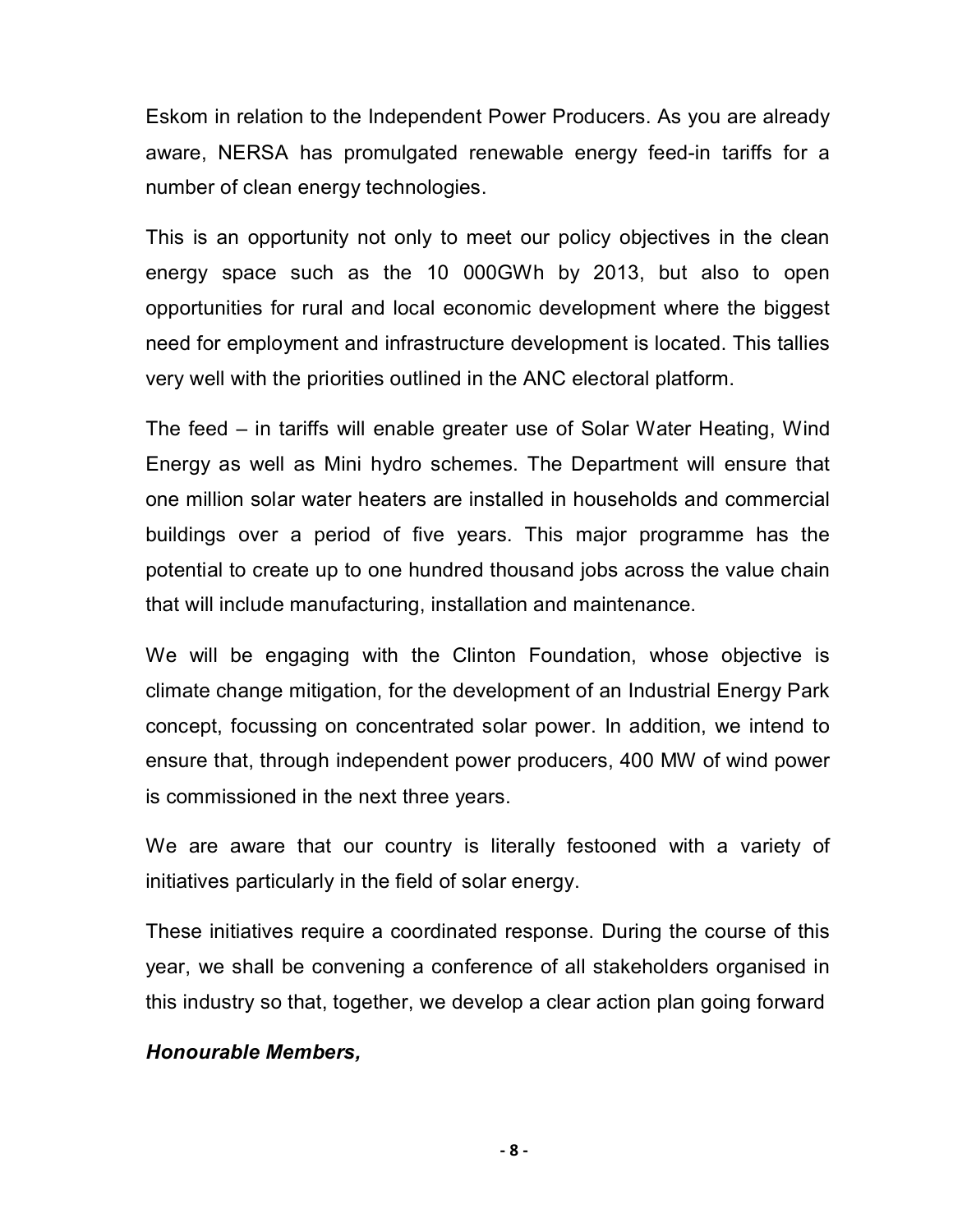The responsibility for electricity security of supply previously was the domain of Eskom, which was left with the responsibility to decide on the supply options that the country would introduce in the form of power stations.

This function now rests firmly under the control of the Ministry of Energy, as provided for in the Electricity Regulation Act. Accordingly, in order to align the building of new power stations with government policy the Department will be promulgating new regulations relating to the planning framework for new power stations, procurement process as well as the roles and responsibilities of the respective players.

The integrated resource plan or country plan will be gazetted within the next two months. This plan will indicate both the supply side options such as power stations of various technologies, and demand side options, particularly energy efficiency interventions.

#### Mister Speaker

On bio-fuels, a 19 million litre ethanol project is being developed by the Central Energy Fund Group of Companies, the Industrial Development Corporation and the Eastern Cape Government, giving effect to the government's bio-fuels strategy. The project has been under development for the past three years and is expected to be commissioned in December 2011. The project has a potential to create a viable fuel grade ethanol business based on sugar beet grown in the Eastern Cape centred in the Great Fish River Valley. The agricultural activities will create 1 500 jobs over and above 1 000 temporary jobs that will be created during the construction of the ethanol processing plant.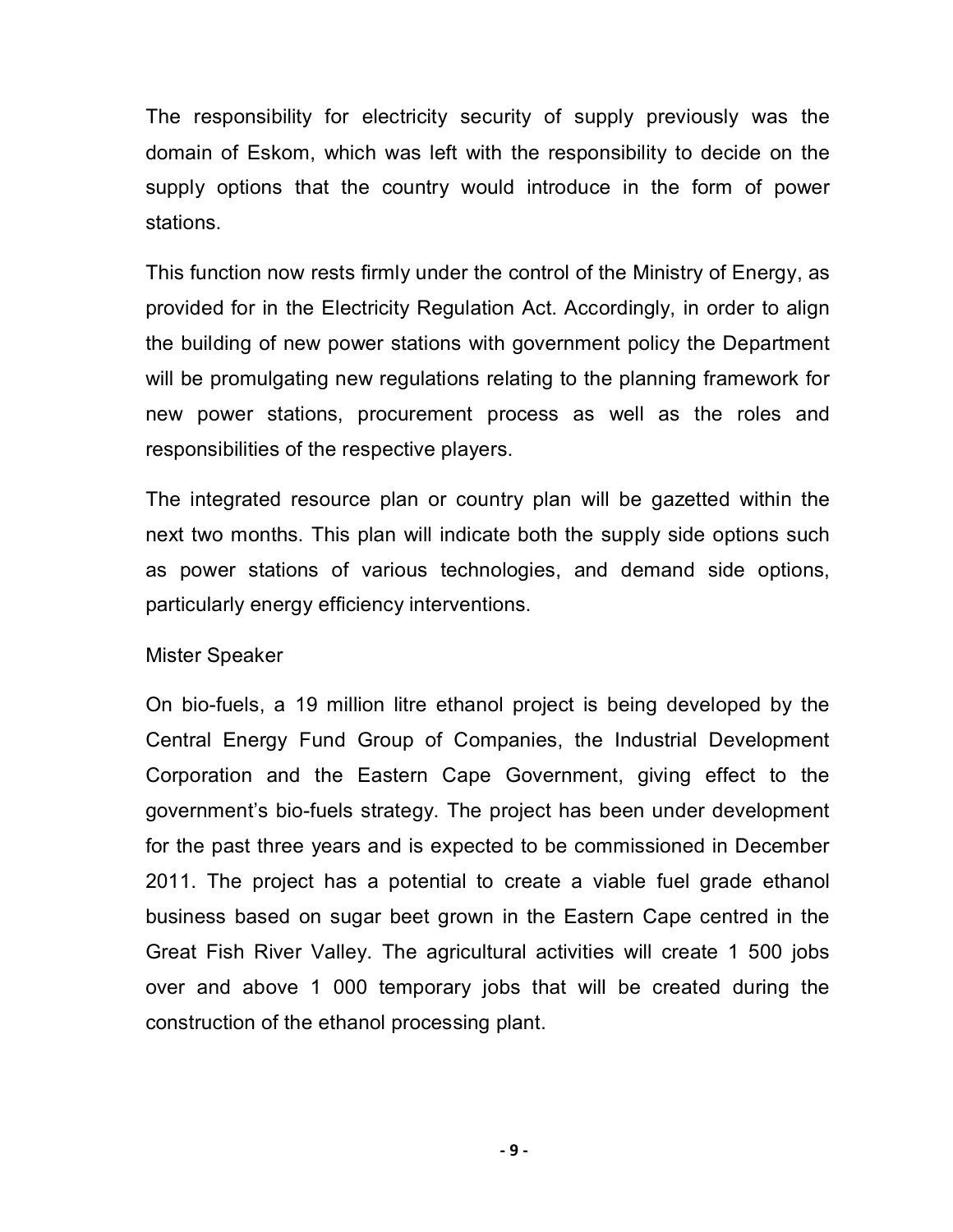This is one of the many projects that will be developed over the next five years. It is our goal to displace at least 5% of crude oil based fuels with bio fuels.

Our energy security imperatives should not only be based on the supply side options. We believe that the demand side options present the best opportunity for our country to claw its way out of the supply-demand imbalance, through accelerated energy efficiency interventions.

It is my belief that we have a 30% upside in energy efficiency potential, which could be extricated purely from the electricity sector.

We have always been able to enthuse the masses of our people to respond to challenges facing our communities with vigour, and our challenge is to make energy efficiency a way of life for all our people, rather than the relatively easy and readily available option of building more power stations. We must embark on a mass-based, community centred programme that would see the critical matter of energy efficiency being part of the daily life of our communities and people. In this regard, we will continue to engage the Department of Basic Education that energy efficiency will form part of the school curriculum.

In addition, we intend to introduce, under the auspices of the National Electricity Response Team (NERT), a framework for power conservation in the commercial and industrial sectors.

In terms of this plan, certain incentives would become available for users who introduce energy efficiency measures that are measurable and independently verifiable. The corollary holds true for those who are not energy efficient - they would be faced with the reality of disincentives. It is through the combination of this stick and carrot approach that we believe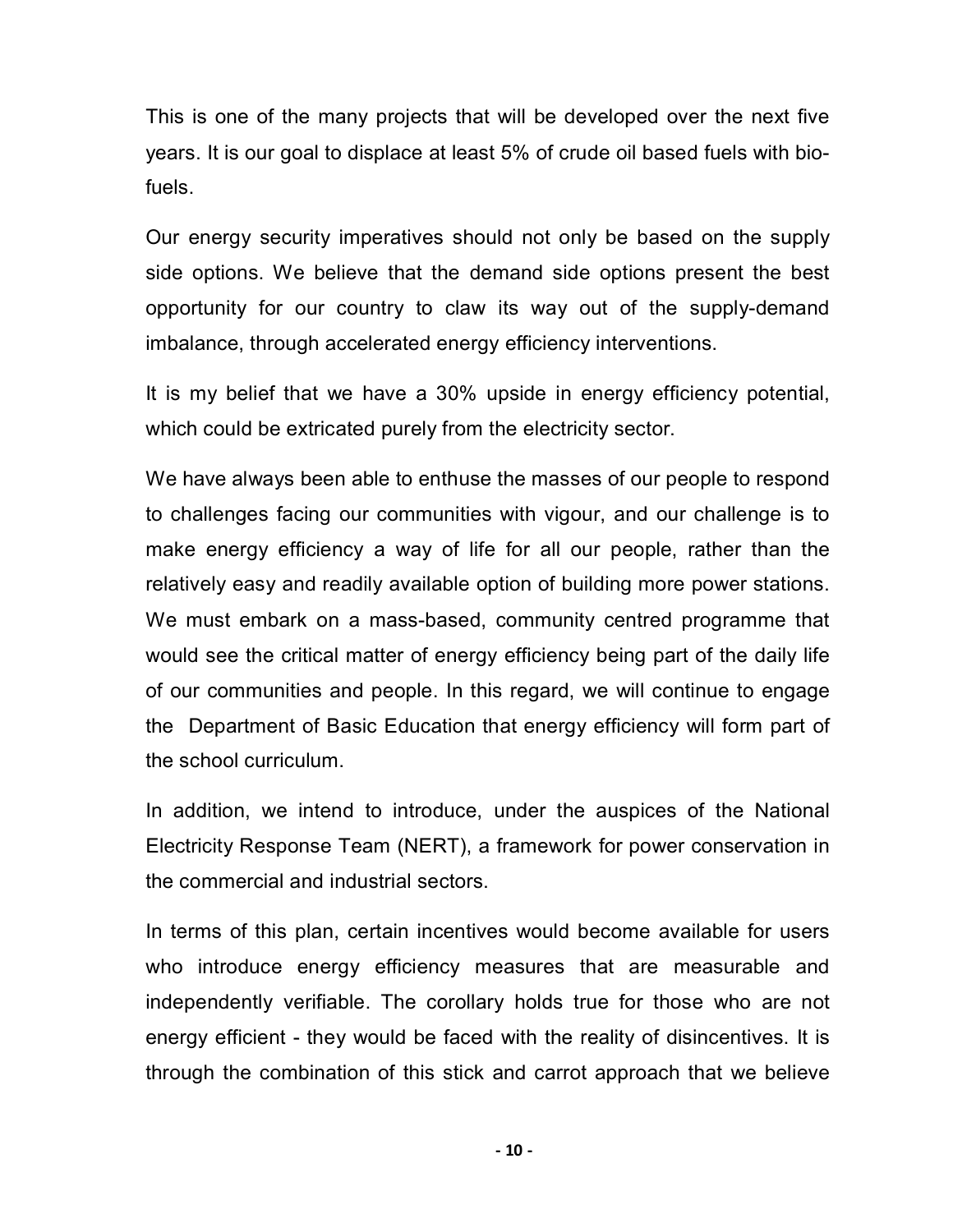will assist us to achieve our target of a 10% aggregate saving on current electricity consumption levels.

**Mister Speaker, let me remind this House that we are far from being out of the woods. In fact was it not for the economic downturn, we would be load shedding.** 

**I therefore appeal to all of you to PLEASE not to be lulled into complacency. Fa o sa e dirisi motlakasi, e time, Uma ungawusebenzisi ugesi, ucime!**

It is our intention to enhance the attractiveness of our energy space as an investment destination for renewable and non-renewable energy by Independent Power Producers as well as for the increased use of energy efficiency technologies. This is important given the reality that Eskom is not in a position exclusively to meet our power needs going into the future.

One of the most critical interventions I will introduce is the separation of the Independent System Operator from Eskom. This entity will be responsible for planning, procurement and the scheduling of generators to balance the system demand-supply equation on a daily basis. The difference brought by this initiative is that it enhances the extent to which NERSA regulates Eskom and it will lead to improved efficiency within Eskom generators.

It is our intention initially for the ISO to be independently licensed, with the ultimate intention of establishing it as a separate legal persona owned by the state.

The National Energy Regulator of South Africa will be making an announcement on the Eskom's application for an increase in the wholesale electricity tariffs. It is an important matter that needs to be put into proper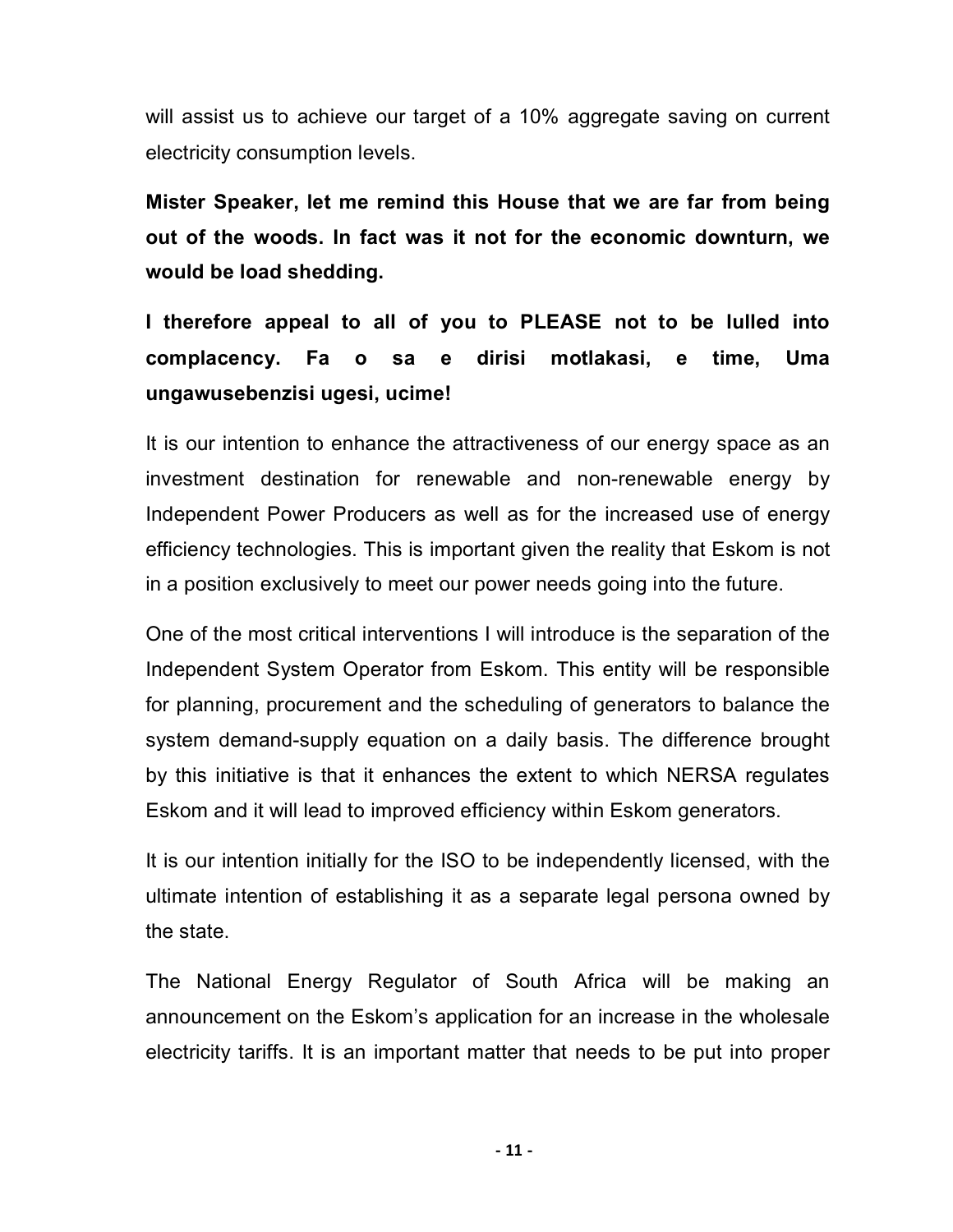perspective, particularly as it relates to the latent concerns about the impact on the indigent.

At the outset, I must state categorically that we do not agree that the tariffs must rise rapidly. It is our view that this will lead to unintended consequences, not least of which would be an adverse economic impact in the face of the recession we are currently experiencing.

We have started a process that will enable us to provide a cushion for the indigent, and will develop an appropriate pricing policy framework to structure our tariff regime such that the indigent sections of our communities are insulated from increasing electricity tariffs.

This would be over and above the Free Basic Electricity allocation, which municipalities are responsible for implementing with varying levels of success. This work is being undertaken with the social partners in business, labour and civil society. We are hoping to complete this process by September this year.

Equally, there is a need for electricity tariffs to be structured in such a way that key industrial users continue to subsidize in particular the domestic users, and not vice versa. We have to be careful that our pricing framework does not undermine this strategy, by inadvertently selling electricity to key users below cost and to the detriment of a financially sustainable electricity sector. As we speak, our tariffs are 70% cheaper than the next cheapest country, which does not make sense when we have such low reserve margins and our need to build more power plants.

We are concerned about the backlog of almost R 27 billion on maintenance and investment in the distribution chain of our electricity infrastructure, and we will accordingly give this issue the urgent attention it requires.

**‐ 12 ‐**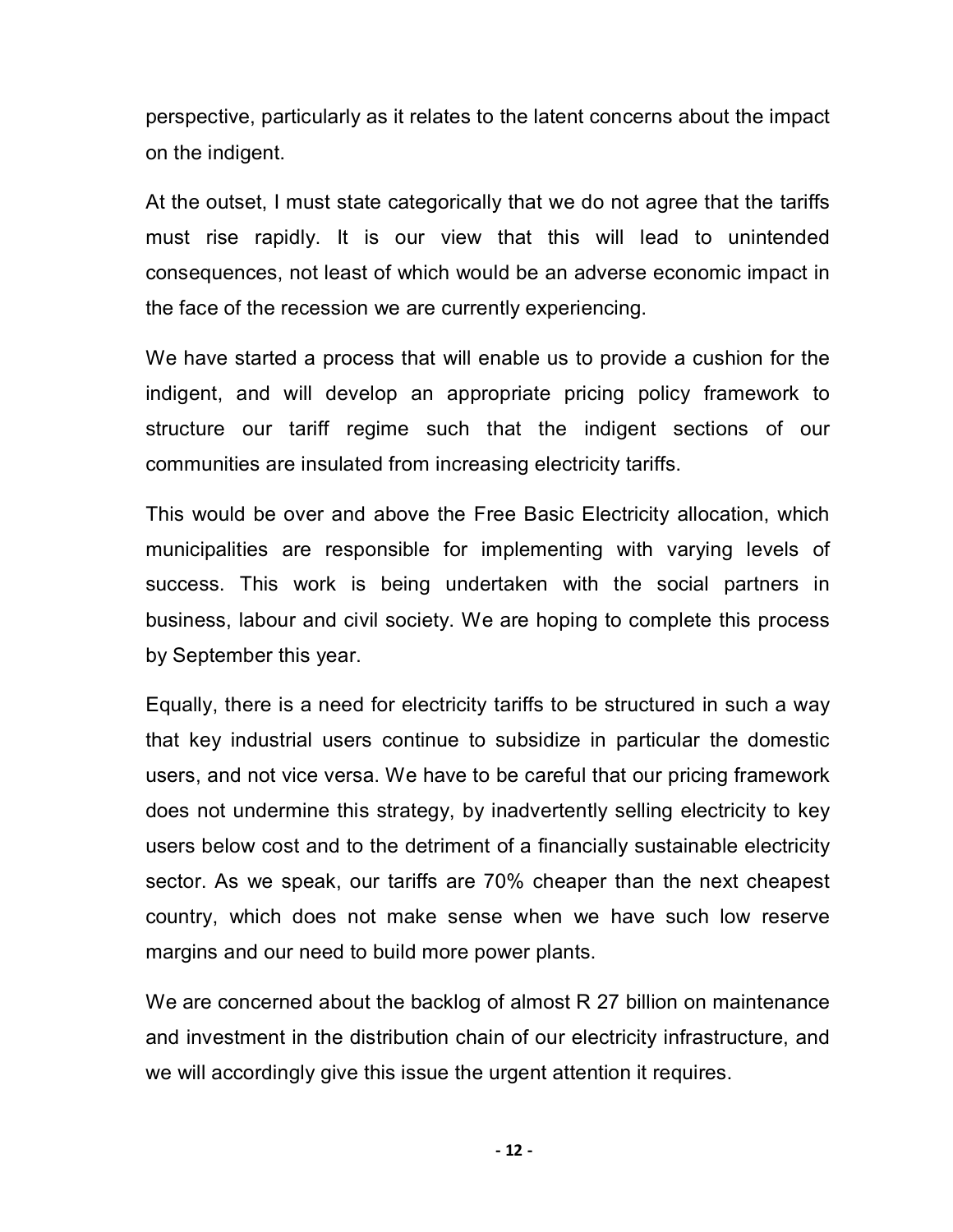We are therefore pleased that on the  $15<sup>th</sup>$  of April this year, Cabinet resolved to effect the  $17<sup>th</sup>$  Constitutional Amendment and similarly to accelerate the process of the enactment of the RED establishment legislation through Parliament. This will strengthen the ability of national government to assist other spheres of government, especially local government to accelerate service delivery.

We are committed to work with SALGA and municipalities in order to deal with all the challenges facing this sector.

We will continue to engage with the global community on multilateral arrangements to reduce the impact of climate change through negotiated protocols and conventions. To this end, our participation in regional and continental structures will be improved to ensure mutual benefit and optimum impact.

We will endeavour to encourage all possible projects with climate change mitigation potential to be registered with our Designated National Authority (DNA) office to ensure that South Africa derives maximum benefits from climate change mitigation instruments.

The largest item in the Budget we are presenting today is that of the Integrated National Electrification Programme, commonly known as INEP. This is one of the major projects which we are executing, and it combines service delivery and poverty reduction through the creation of jobs mainly in the rural areas of our country.

By the end of September this year, we will be launching the Engcobo, Inxuba Yethemba, Umhlonhlo rural electrification projects that will see an investment of R 170 million in the infrastructure development of Chris Hani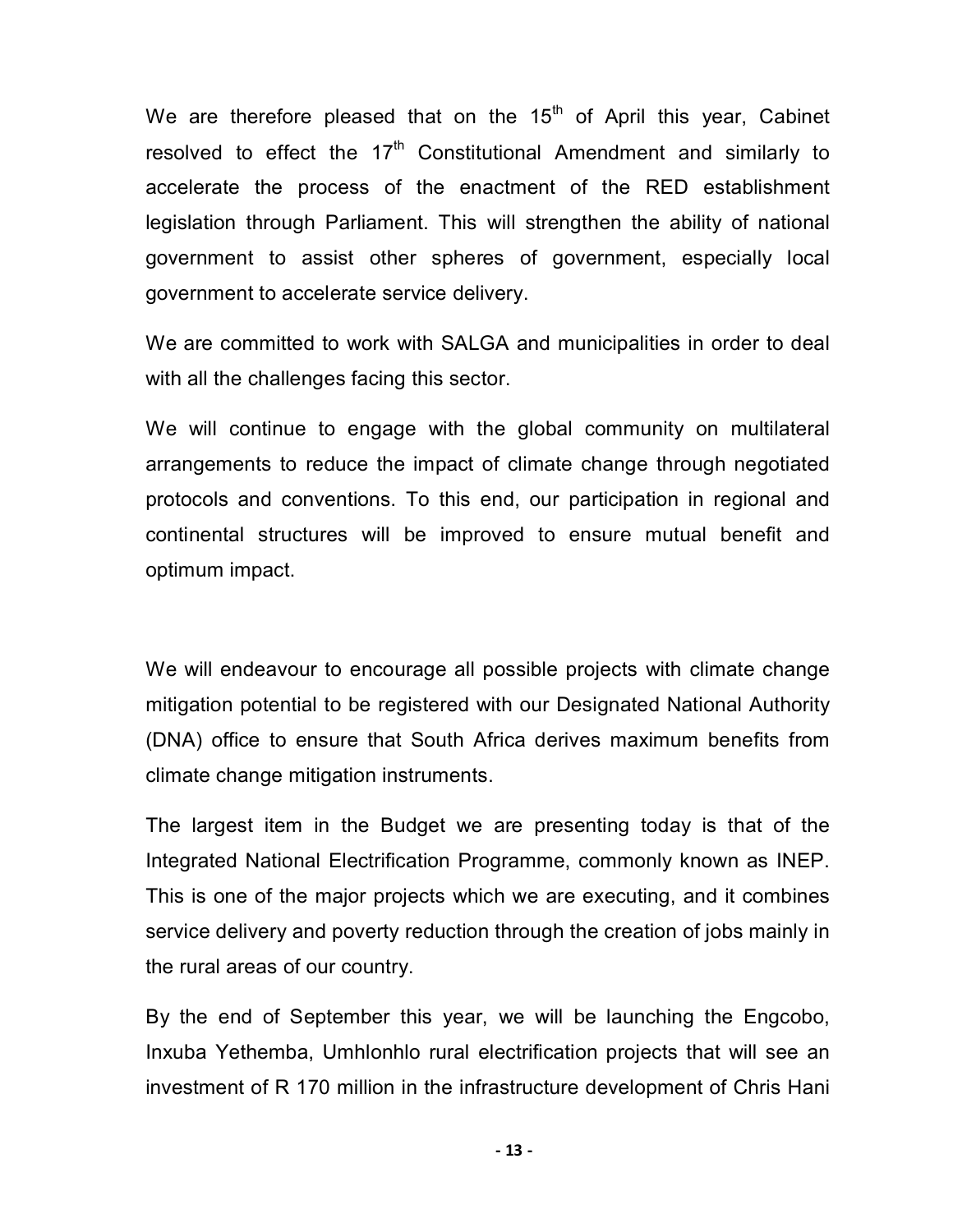and Alfred Nzo District municipalities. As part of the Nationwide Rural Development Strategy that was announced in the State of the Nation Address, we will be supporting this initiative through provision of energy infrastructure. Our contribution to the pilot project in Giyani will be R10 million for rural electrification and exploring the possibility for local electricity generation.

While the process of separating the Departments of Mineral Resources and Energy and its budget is still underway, the preliminary budget for the Department of Energy is R3, 7 billion for the 2009/10 financial year. This amount includes R2,5 billion earmarked for transfers to Eskom and Municipalities for the electrification programme and R600 million for transfers to entities reporting to the Minister of Energy.

The Department managed to spend 99% of its final appropriation for the 2008/09 financial year, and this year, again, the department have received an unqualified audit report with no emphasis of matter for the 2007/08 financial year. I am confident that the audit report for 2008/09, which we are expecting later this year, will be in line with the higher bar that we have set for ourselves.

# **Honourable Members,**

In conclusion, I wish to thank my predecessors for the solid foundation laid in this Department. I also want to thank the Director General, Senior Management and the staff in the Department, as well as the leadership and staff of associated institutions for the excellent manner in which they received us in the Department.

Allow me also to thank the Chairperson and members of the portfolio committee for their progressive engagement with the Department thus far. We value these interactions and anticipate a mutually enriching relationship